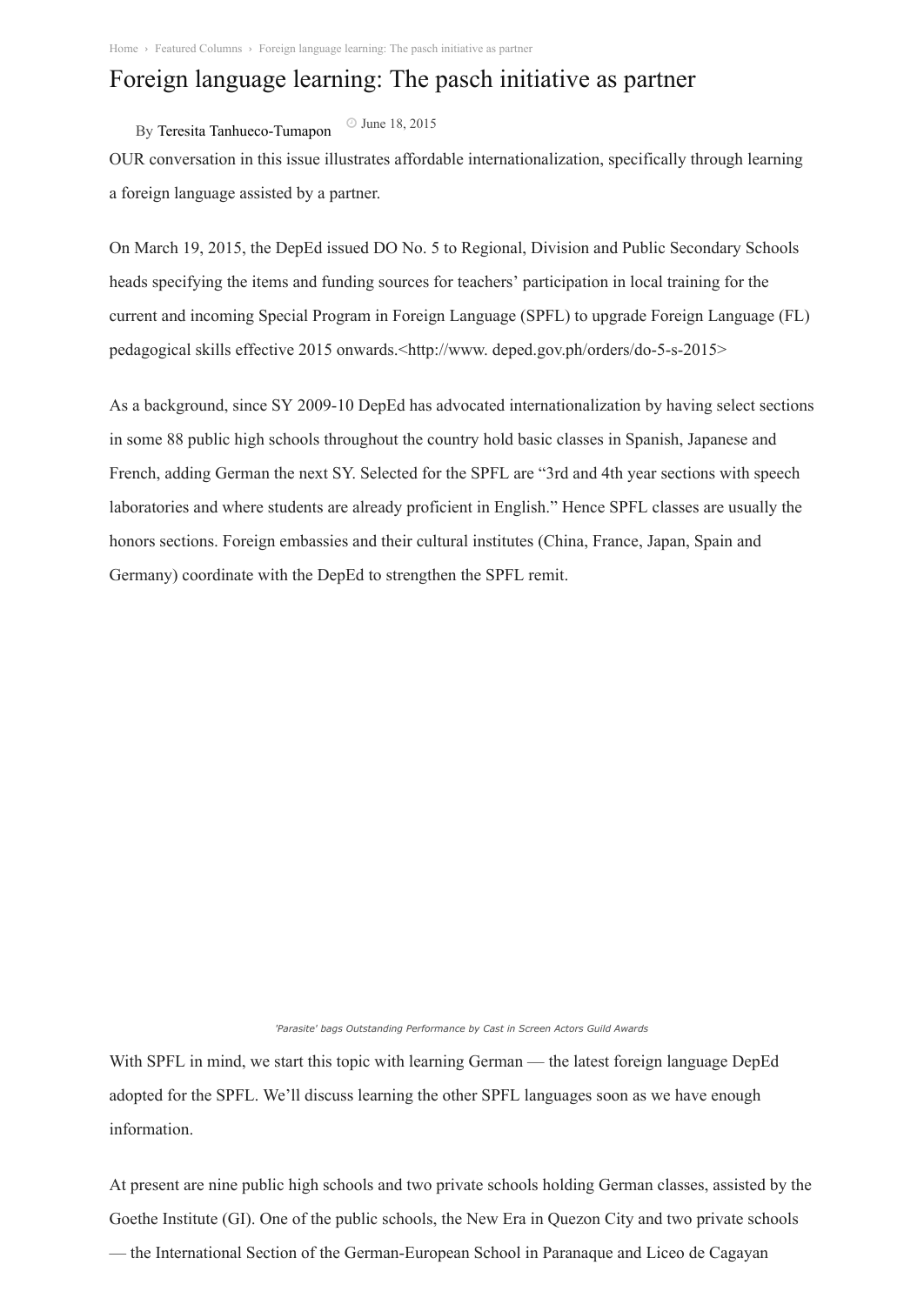University High School in Cagayan de Oro City, are the three Philippine schools officially identified as PASCH by the Federal Republic of Germany and supported by the Goethe Institut (GI).

PASCH is the German acronym for Schulen der Zukunft or Schools: Partners for the Future. A German government initiative, PASCH aims "to develop active and lasting connections with Germany and inspire the school community to engage in an open exchange of ideas and cooperate with one another." This initiative "supports PASCH schools with a broad range of services to help ensure the long-term qualification of both students and staff for study opportunities in German universities and advance their subsequent professional career."

Of the 1,700 PASCH schools worldwide, 560 are referred to as FIT and are supported and supervised by the GI. Support includes scholarships for teachers in "advanced methodological and didactic training and language courses," aside from "sending teaching experts to supervise partner schools throughout the world," and equipping "schools with multimedia-compatible modern teaching-learning and cultural materials."

PASCH schools students are sent to Germany for youth courses/language camps where they rub elbows with other PASCH schools students from other parts of the world. This experience "improves language" skills, strengthens cultural competence and brings the local culture to life." http://www.goethe.de/ins/cn/en/hon/lhr/pas.html

As one of two Philippine private schools officially identified as a PASCH-FIT school since 2012, Liceo's High School has received generous assistance benefitting also upper curricular levels in the campus (http://www.goethe.de/ins/ph/en /map /lhr /pas/activities \_2014 /20392520.html). Three teachers and four from other PASCH-FIT schools have trained in Germany for Deutsch. Likewise, four of our teachers and four from other PASCH-FIT Philippine schools trained at GI, Makati to further their competence to B-1 level of Deutsch. In May 2013, a well-organized one-week teachers' academy of PASCH partner schools in SEA and Australia was held in Tagaytay where seventeen PASCH school teachers from Australia, Indonesia, Malaysia, Philippines, Thailand and Vietnam including one from our school participated to develop joint projects among them. <http://www.goethe.de/ ins/ph/en/ map/ lhr/ pas/activities 2014/20430111.html> Fully funded too is the participation since 2012 of the annual conferences in Bangkok/Singapore of PASCH-FIT school principals together with Philippine high level education officials. GI partnership also provided Liceo a "German room" with state-of-the-art equipment and learning materials — our only investment being an empty classroom aside its maintenance. Course and workbooks, posters, books on German culture and give-away bowlers, pens, key chains, usb's, notebooks, etc. are welcomed prizes to class competition winners. Teaching and cultural materials from the Hanns Seidel Foundation and its Philippine alumni association and